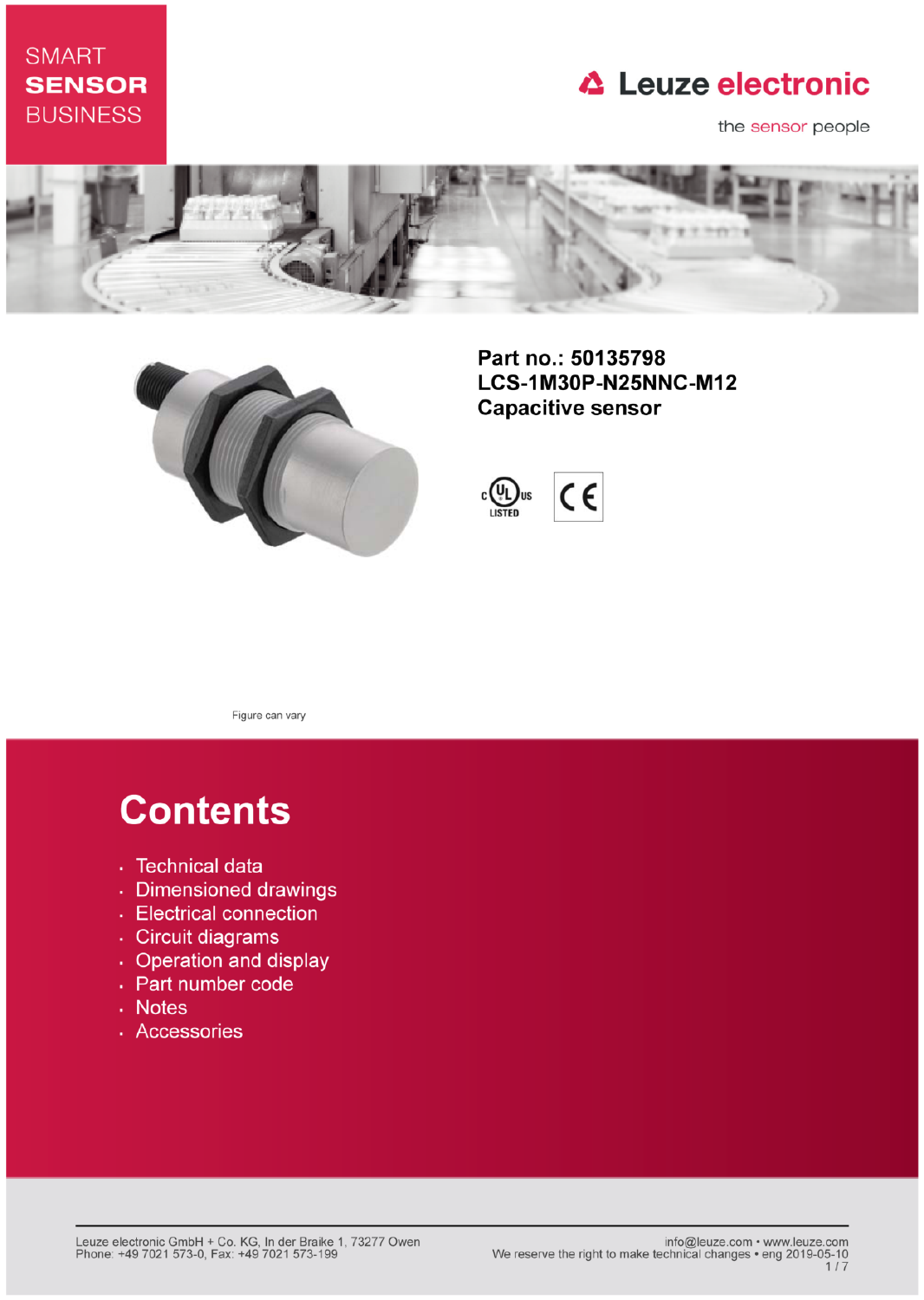### Part no.: 50135798 – LCS-1M30P-N25NNC-M12 – Capacitive sensor

### **Technical data**

| <b>Basic data</b>                        |                                                         |  |
|------------------------------------------|---------------------------------------------------------|--|
| Series                                   | LCS-1                                                   |  |
| Switching distance $S_n$                 | $125$ mm                                                |  |
| Assured switching distance               | 25 mm                                                   |  |
|                                          |                                                         |  |
| <b>Electrical data</b>                   |                                                         |  |
| Protective circuit                       | Polarity reversal protection<br>Short circuit protected |  |
| <b>Performance data</b>                  |                                                         |  |
| Supply voltage UB                        | $1030$ V , DC                                           |  |
| Residual ripple                          | 0  10 %, From U <sub>B</sub>                            |  |
| Open-circuit current                     | 15 mA                                                   |  |
| Temperature drift, max. (in % of $S_r$ ) | 20 %                                                    |  |
| Repeatability, max. (in % of Sr)         | 2%                                                      |  |
| Rated operating current                  | 100 mA                                                  |  |
| <b>Outputs</b>                           |                                                         |  |
| Number of digital switching outputs      | 1 Piece(s)                                              |  |
| <b>Switching outputs</b>                 |                                                         |  |
| <b>Type</b>                              | Digital switching output                                |  |
| Voltage type                             | DC                                                      |  |
| <b>Switching output 1</b>                |                                                         |  |
| Assignment                               | Connection 1, pin 2                                     |  |
| Switching element                        | Transistor, NPN                                         |  |
| Switching principle                      | NC (normally closed)                                    |  |
|                                          |                                                         |  |
| <b>Timing</b>                            |                                                         |  |
| Switching frequency                      | 100 Hz                                                  |  |
|                                          |                                                         |  |
| <b>Connection</b>                        |                                                         |  |
| Number of connections                    | 1 Piece(s)                                              |  |
| <b>Connection 1</b>                      |                                                         |  |
| Type of connection                       | Connector                                               |  |
| Function                                 | Signal OUT<br>Voltage supply                            |  |
| Thread size                              | M12                                                     |  |
| Type                                     | Male                                                    |  |
| Material                                 | Plastic                                                 |  |
| No. of pins                              | 4-pin                                                   |  |
| Encoding                                 | A-coded                                                 |  |
|                                          |                                                         |  |
| <b>Mechanical data</b>                   |                                                         |  |
| Design                                   | Cylindrical                                             |  |
| Thread size                              | M30 x 1.5 mm                                            |  |
| Dimension ( $(X \times L)$ )             | 30 mm x 78.5 mm                                         |  |
| Type of installation                     | Non-embedded                                            |  |
| Housing material                         | Plastic, Polybutylene (PBT)                             |  |
| Sensing face material                    | Plastic, Polybutylene (PBT)                             |  |
| Cover material                           | Plastic, Polybutylene (PBT)/polyamide (PA 12)           |  |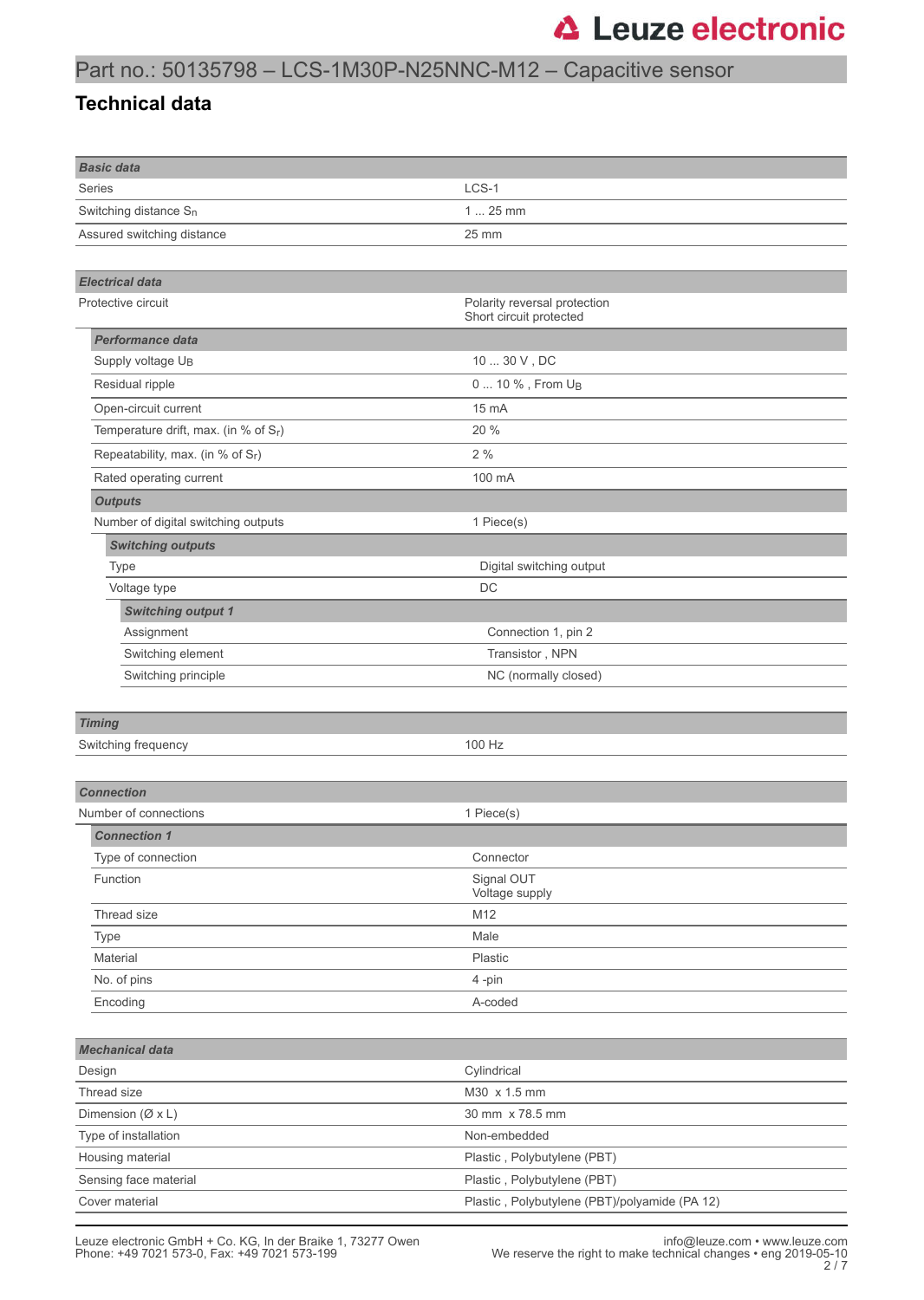### Part no.: 50135798 – LCS-1M30P-N25NNC-M12 – Capacitive sensor

| Net weight                          | 39 g                               |  |
|-------------------------------------|------------------------------------|--|
|                                     |                                    |  |
| <b>Operation and display</b>        |                                    |  |
| Type of display                     | LED                                |  |
| Number of LEDs                      | 2 Piece(s)                         |  |
| Operational controls                | Multiturn potentiometer (20 turns) |  |
| Function of the operational control | Sensitivity adjustment             |  |
| Switching distance, adjustable      | Yes                                |  |
|                                     |                                    |  |
| <b>Environmental data</b>           |                                    |  |
| Ambient temperature, operation      | $-2585 °C$                         |  |
|                                     |                                    |  |
| <b>Certifications</b>               |                                    |  |
| Degree of protection                | IP 67                              |  |
| Protection class                    | $\vert\vert\vert$                  |  |
| Certifications                      | c UL US                            |  |
| Standards applied                   | IEC 60947-5-2                      |  |
|                                     |                                    |  |
|                                     |                                    |  |
| <b>Correction factors</b>           |                                    |  |
| Acetone                             | 0.75                               |  |
| Acrylic resin                       | 0.10.25                            |  |
| Alcohol                             | 0.85                               |  |
| Ammonia                             | 0.70.85                            |  |
| Aniline                             | 0.4                                |  |
| Gasoline                            | 0.1                                |  |
| Celluloid                           | 0.15                               |  |
| Liquid chlorine                     | 0.1                                |  |
| Ebonite                             | 0.15                               |  |
| Epoxy resin                         | 0.150.35                           |  |
| Crude oil                           | 0.05                               |  |
| Ethanol                             | 0.85                               |  |
| Ethylene glycol                     | 0.93                               |  |
| Freon R22 and 502 (liquid)          | 0.35                               |  |
| Grain                               | $0.15\ldots 0.3$                   |  |
| Glass                               | 0.20.55                            |  |
| Glycerin                            | 0.98                               |  |
| Rubber                              | 0.150.9                            |  |
| Wood, wet                           | 0.60.85                            |  |
| Wood, dry                           | $0.1 \dots 0.4$                    |  |
| Carbon dioxide                      | 0                                  |  |
| Air                                 | 0                                  |  |
| Marble                              | $0.5\,$                            |  |
| Flour                               | 0.05                               |  |
| Melamine resin                      | 0.250.55                           |  |
| Milk powder                         | 0.2                                |  |
| Nylon                               | $0.2\,\ldots\,0.3$                 |  |
| Oil-containing paper                | 0.25                               |  |
| Paper                               | 0.1                                |  |
| Polyamide                           | $0.3\,$                            |  |
|                                     |                                    |  |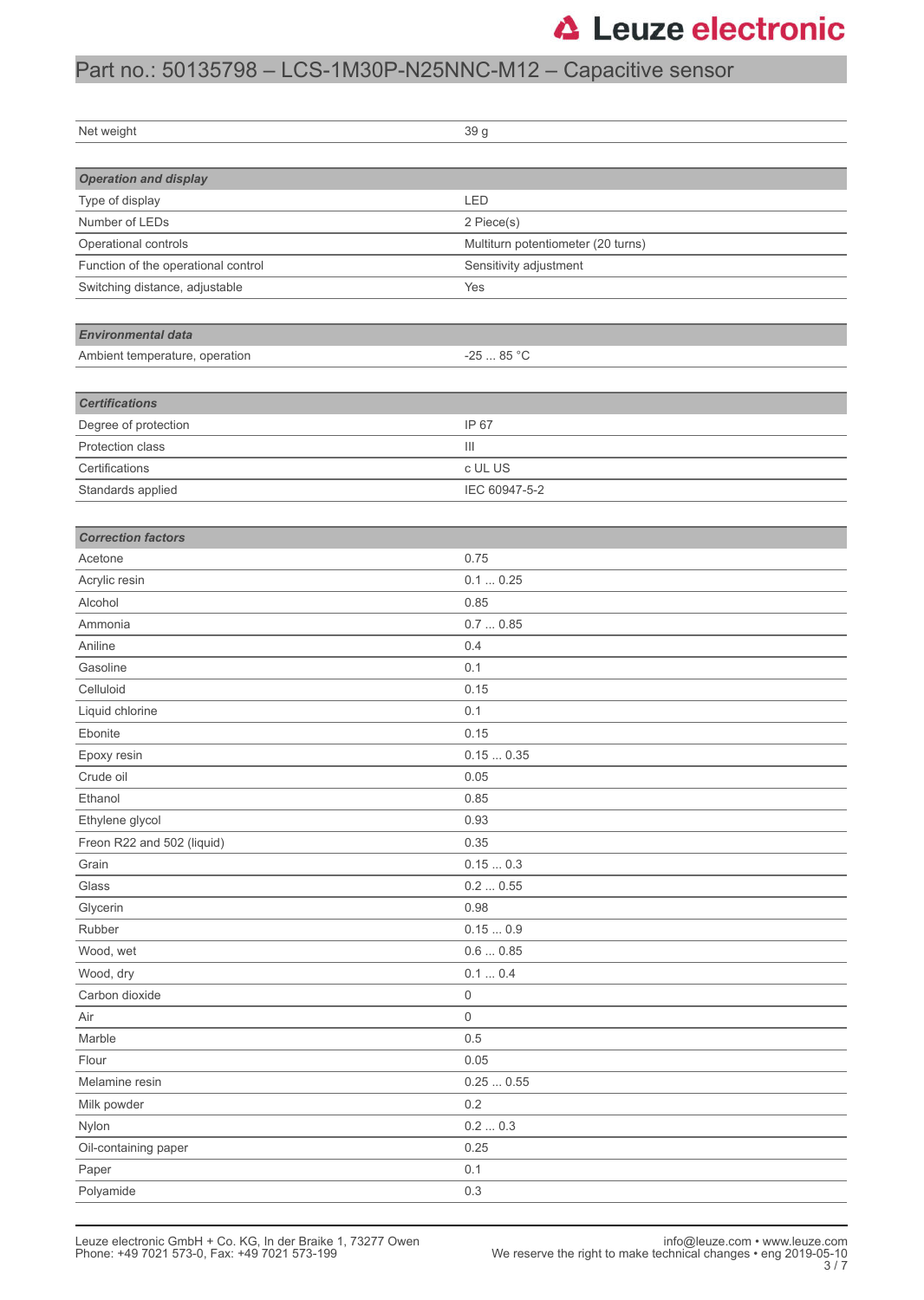### Part no.: 50135798 – LCS-1M30P-N25NNC-M12 – Capacitive sensor

| Polyester resin | 0.150.5 |
|-----------------|---------|
| Pressboard      | 0.10.3  |
| PTFE            | 0.1     |
| Quartz glass    | 0.2     |
| Salt            | 0.35    |
| Sand            | 0.150.3 |
| Water           |         |
| Cement dust     | 0.25    |
| Sugar           | 0.15    |

| <b>Classification</b> |          |
|-----------------------|----------|
| Customs tariff number | 85365019 |
| eCl@ss 8.0            | 27270102 |
| eCl@ss 9.0            | 27270102 |
| <b>ETIM 5.0</b>       | EC002715 |
| <b>ETIM 6.0</b>       | EC002715 |

#### **Dimensioned drawings**

All dimensions in millimeters



1 Active surface

- 2 Housing
- 3 Cover
- 4 Potentiometer
- 5 Green LED, operating voltage display
- 6 Yellow LED, function indicator



#### **Electrical connection**

| Connection 1       |           |
|--------------------|-----------|
| Type of connection | Connector |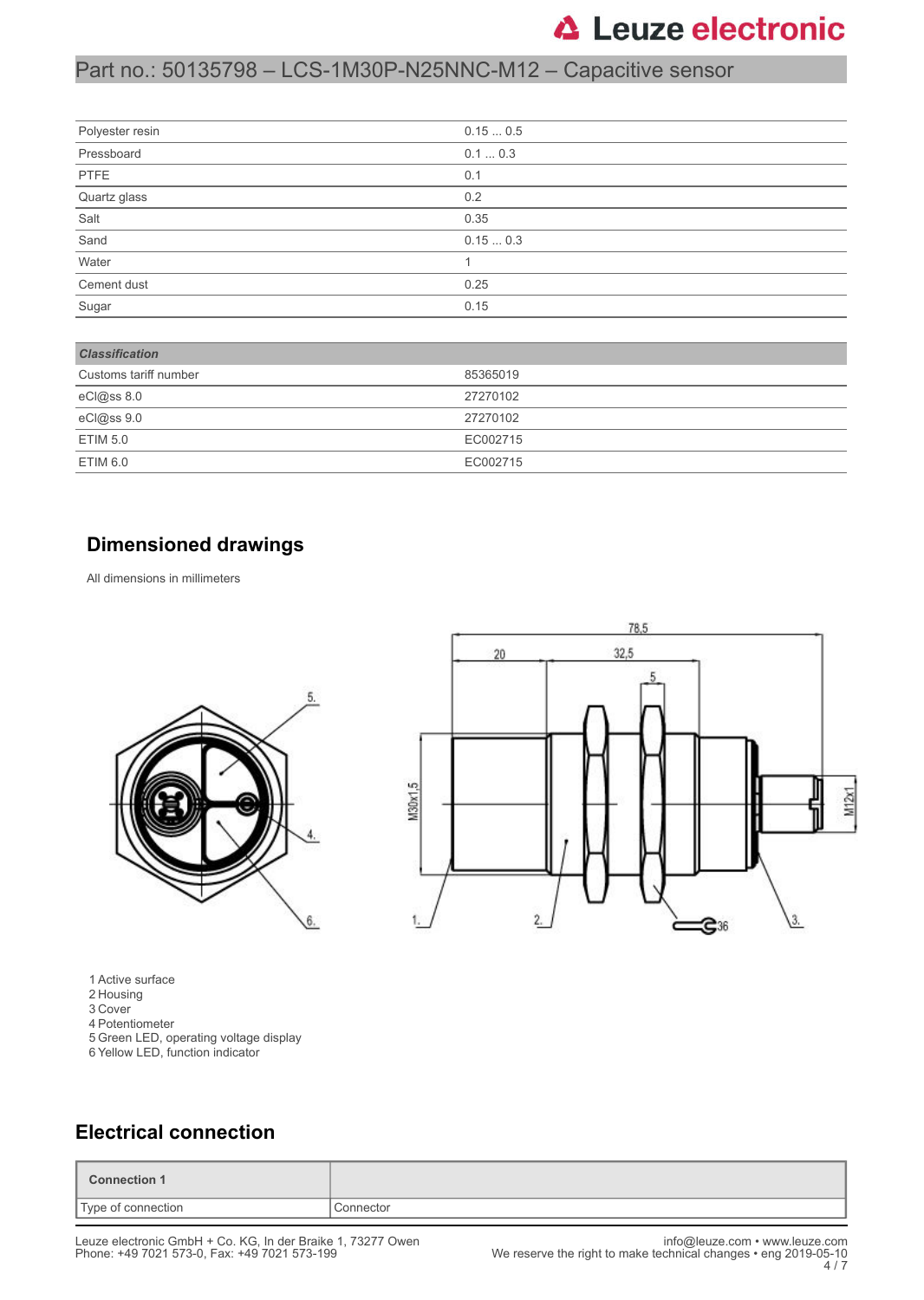### Part no.: 50135798 – LCS-1M30P-N25NNC-M12 – Capacitive sensor

| <b>Connection 1</b> |                              |  |
|---------------------|------------------------------|--|
| Function            | Signal OUT<br>Voltage supply |  |
| Thread size         | M <sub>12</sub>              |  |
| Type                | Male                         |  |
| Material            | Plastic                      |  |
| No. of pins         | $4$ -pin                     |  |
| Encoding            | A-coded                      |  |

| Pin | Pin assignment | <b>Conductor color</b>   |
|-----|----------------|--------------------------|
|     | $+1030$ V DC   | <b>Brown</b>             |
| 2   | n.c.           | $\overline{\phantom{a}}$ |
| 3   | <b>GND</b>     | <b>Blue</b>              |
| 4   | דו ור          | <b>Black</b>             |



### **Circuit diagrams**



### **Operation and display**

#### LEDs

| LED | <b>Display</b>           | <b>Meaning</b>                   |
|-----|--------------------------|----------------------------------|
|     | Green, continuous light  | l Readv                          |
| 12  | Yellow, continuous light | Switching output/switching state |

### **Part number code**

Part designation: **LCS-ABBBC-DDDEFF-GHHHIJJJ KK**

| <b>LCS</b> | Operating principle:<br>LCS: capacitive sensor                                                                                                                                                                                                                   |
|------------|------------------------------------------------------------------------------------------------------------------------------------------------------------------------------------------------------------------------------------------------------------------|
| l A        | Series:<br>1: series 1 "Extended"<br>2: series 2 "Advanced"                                                                                                                                                                                                      |
| l BBB      | Design:<br>M12: series with M12 x 1 external thread<br>M <sub>18</sub> : series with M <sub>18</sub> x 1 external thread<br>M30: series with M30 x 1.5 external thread<br>Q40: series in cubic design, length 40 mm<br>Q54: series in cubic design, length 54 mm |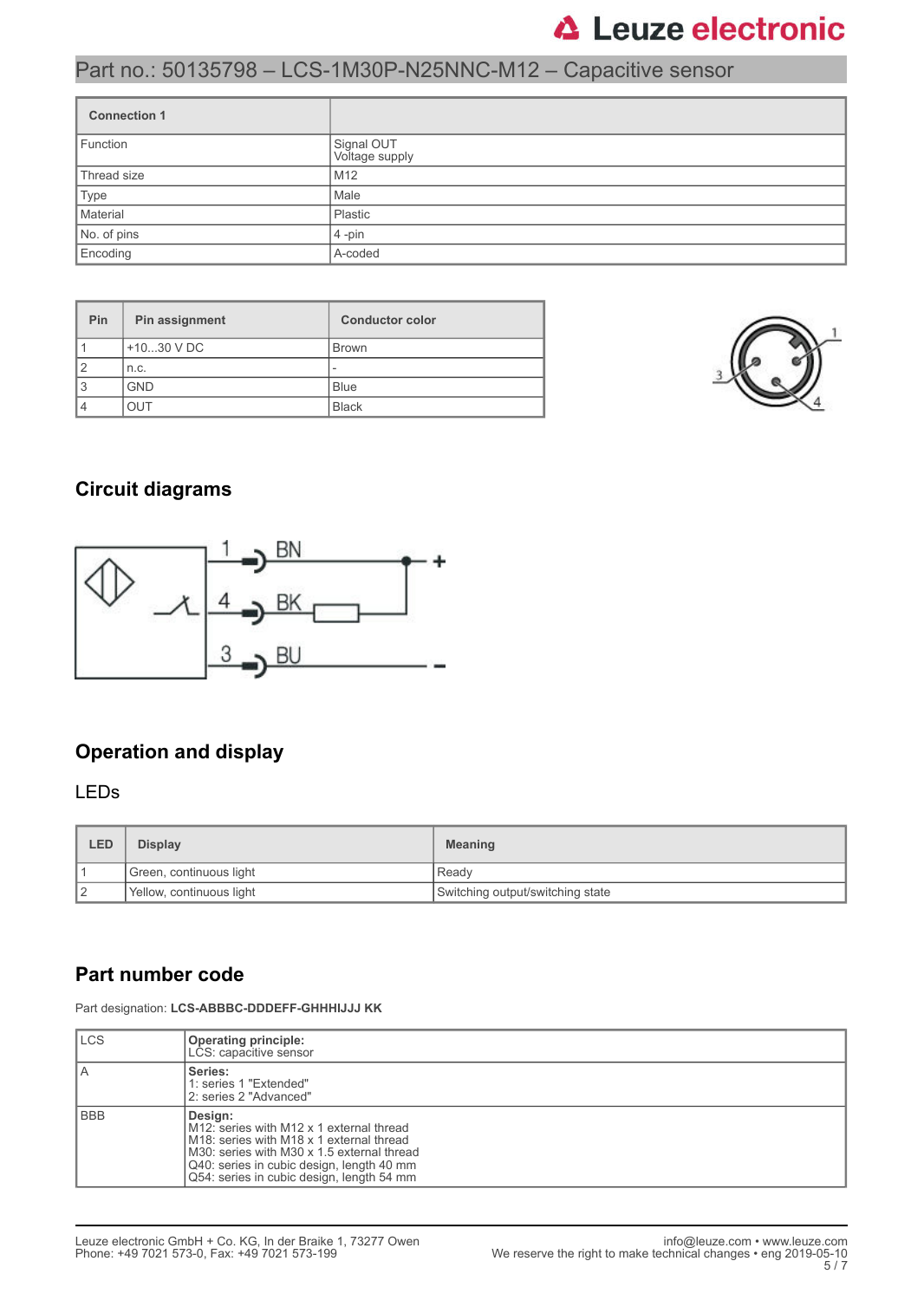### Part no.: 50135798 – LCS-1M30P-N25NNC-M12 – Capacitive sensor

| С          | <b>Housing material:</b><br>B: brass<br>$M:$ metal<br>P: plastic/PBT<br>T: PTFE                                                                                                                                                                                                                                                                                                                                                                                                                                                                                                                                                                                                                                                                                                                                             |  |  |  |
|------------|-----------------------------------------------------------------------------------------------------------------------------------------------------------------------------------------------------------------------------------------------------------------------------------------------------------------------------------------------------------------------------------------------------------------------------------------------------------------------------------------------------------------------------------------------------------------------------------------------------------------------------------------------------------------------------------------------------------------------------------------------------------------------------------------------------------------------------|--|--|--|
| <b>DDD</b> | Measurement range / type of installation:<br>F03: typ. range limit 3.0 mm / embedded installation<br>F04: typ. range limit 4.0 mm / embedded installation<br>F05: typ. range limit 5.0 mm / embedded installation<br>F06: typ. range limit 6.0 mm / embedded installation<br>F08: typ. range limit 8.0 mm / embedded installation<br>F10: typ. range limit 10.0 mm / embedded installation<br>F15: typ. range limit 15.0 mm / embedded installation<br>F20: typ. range limit 20.0 mm / embedded installation<br>N06: typ. range limit 6.0 mm / non-embedded installation<br>N08: typ. range limit 8.0 mm / non-embedded installation<br>N15: typ. range limit 15.0 mm / non-embedded installation<br>N25: typ. range limit 25.0 mm / non-embedded installation<br>N30: typ. range limit 30.0 mm / non-embedded installation |  |  |  |
| E          | <b>Output function:</b><br>B: NC and NO contact<br>N: NPN<br>P:PNP                                                                                                                                                                                                                                                                                                                                                                                                                                                                                                                                                                                                                                                                                                                                                          |  |  |  |
| FF.        | Switching:<br>NC: normally closed contact<br>NO: normally open contact<br>NP: programmable                                                                                                                                                                                                                                                                                                                                                                                                                                                                                                                                                                                                                                                                                                                                  |  |  |  |
| G          | <b>Connection cable:</b><br>$K:$ cable<br>$n/a$ : no cable                                                                                                                                                                                                                                                                                                                                                                                                                                                                                                                                                                                                                                                                                                                                                                  |  |  |  |
| HHH        | Cable length:<br>020: length 2,000 mm<br>003: length 300 mm<br>$n/a$ : no cable                                                                                                                                                                                                                                                                                                                                                                                                                                                                                                                                                                                                                                                                                                                                             |  |  |  |
|            | Cable material:<br>P: PUR<br>T: PTFE<br>V: PVC                                                                                                                                                                                                                                                                                                                                                                                                                                                                                                                                                                                                                                                                                                                                                                              |  |  |  |
| JJJ        | <b>Electrical connection:</b><br>M08: M8 connector, 3-pin<br>M12: M12 connector, 4-pin (plug)                                                                                                                                                                                                                                                                                                                                                                                                                                                                                                                                                                                                                                                                                                                               |  |  |  |
| <b>KK</b>  | Special equipment:<br>L: IO-Link interface<br>T: teach-in<br>n/a: no special equipment                                                                                                                                                                                                                                                                                                                                                                                                                                                                                                                                                                                                                                                                                                                                      |  |  |  |

#### **Note**

A list with all available device types can be found on the Leuze electronic website at www.leuze.com.

#### **Notes**

**Observe intended use!**

• This product is not a safety sensor and is not intended as personnel protection.

• The product may only be put into operation by competent persons.

• Only use the product in accordance with its intended use.